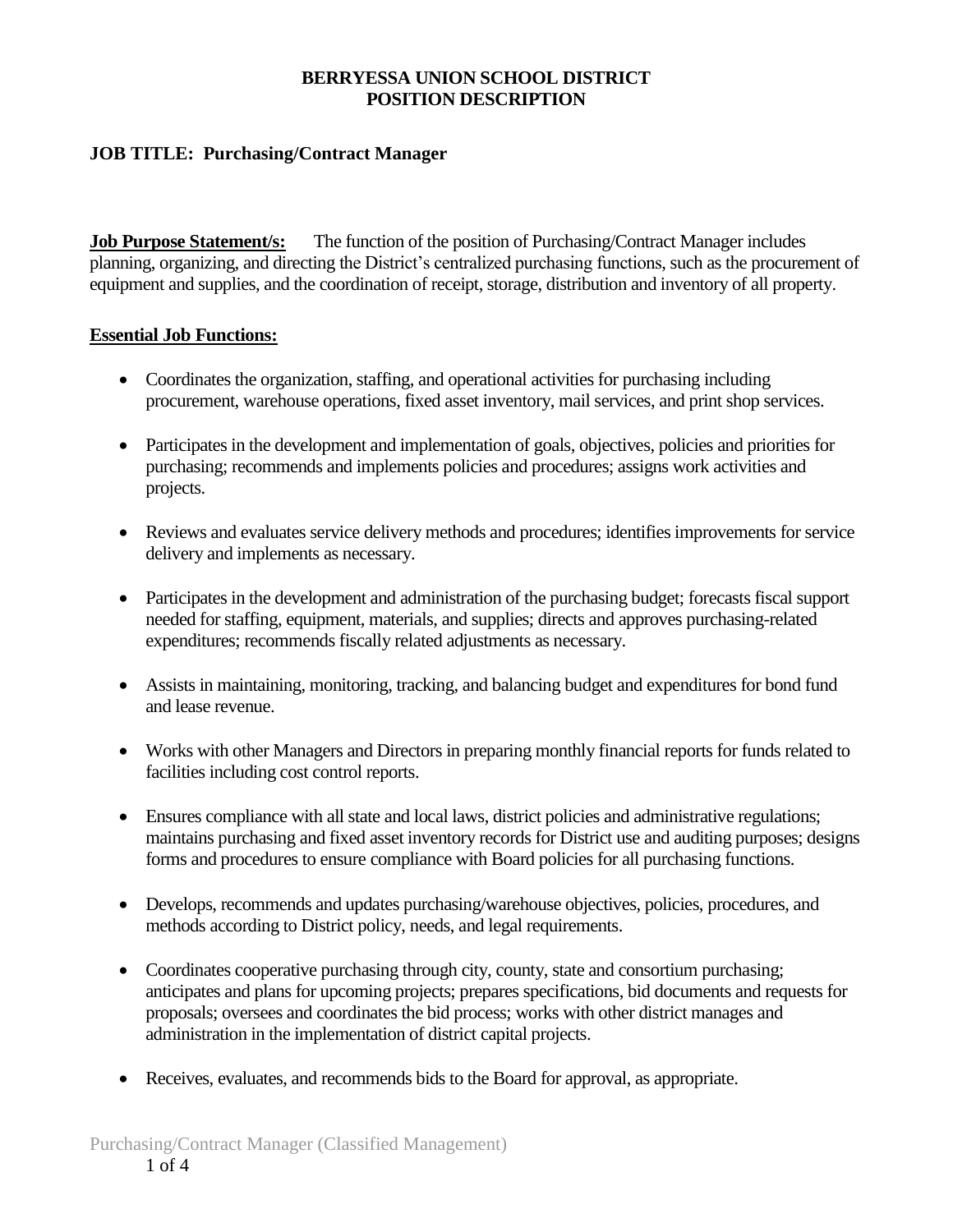# **JOB TITLE: Purchasing/Contract Manager**

- Researches, contacts, and selects potential vendors to receive proposals for price, quality, delivery, and support; prepares and issues contracts and purchase orders for the procurement of equipment, materials, supplies, and services; prepares recommendations for award of contracts and provides necessary supporting documents.
- Administers all Business Services-related contracts, including but not limited to supplies, equipment and facility leases, contracted services, construction projects, and copiers for school sites, district office departments contracts for school sites, the District Office, Maintenance Department, and Print Shop; and, ensures quality and value of goods and services.
- Assists and advises personnel at school sites and in other district departments regarding the review and implementation of all contracts in order to provide quality goods and services.
- Complies with applicable legal requirements related to purchasing and contracted services.
- Selects, trains, motivates, and evaluates personnel as appropriate; provides and/or coordinates staff training; works with employees to correct deficiencies as appropriate.

## **Other Job Functions:**

- Serves as coordinator for the E-Rate program.
- Administers Cal-Card credit card program.
- Serves as Co-Chair for the District Safety Committee.
- Attends meetings for the purpose of conveying and/or gathering information required.
- Attends appropriate workshops/conferences for the purpose of ongoing training.
- Performs other job related duties as may be assigned.

*QUALIFICATION REQUIREMENTS: To perform this job successfully, an individual must be able to perform each essential duty satisfactorily. The requirements listed below are representative of the knowledge, skill, and/or ability required. Reasonable accommodations may be made to enable individuals with disabilities to perform the essential functions.*

## **Entrance Qualifications:**

**BA Degree in Business Administration, finance, and/or accounting concentration preferred.**  Five (5) years of recent experience **in a California school business/accounting/contract environment.**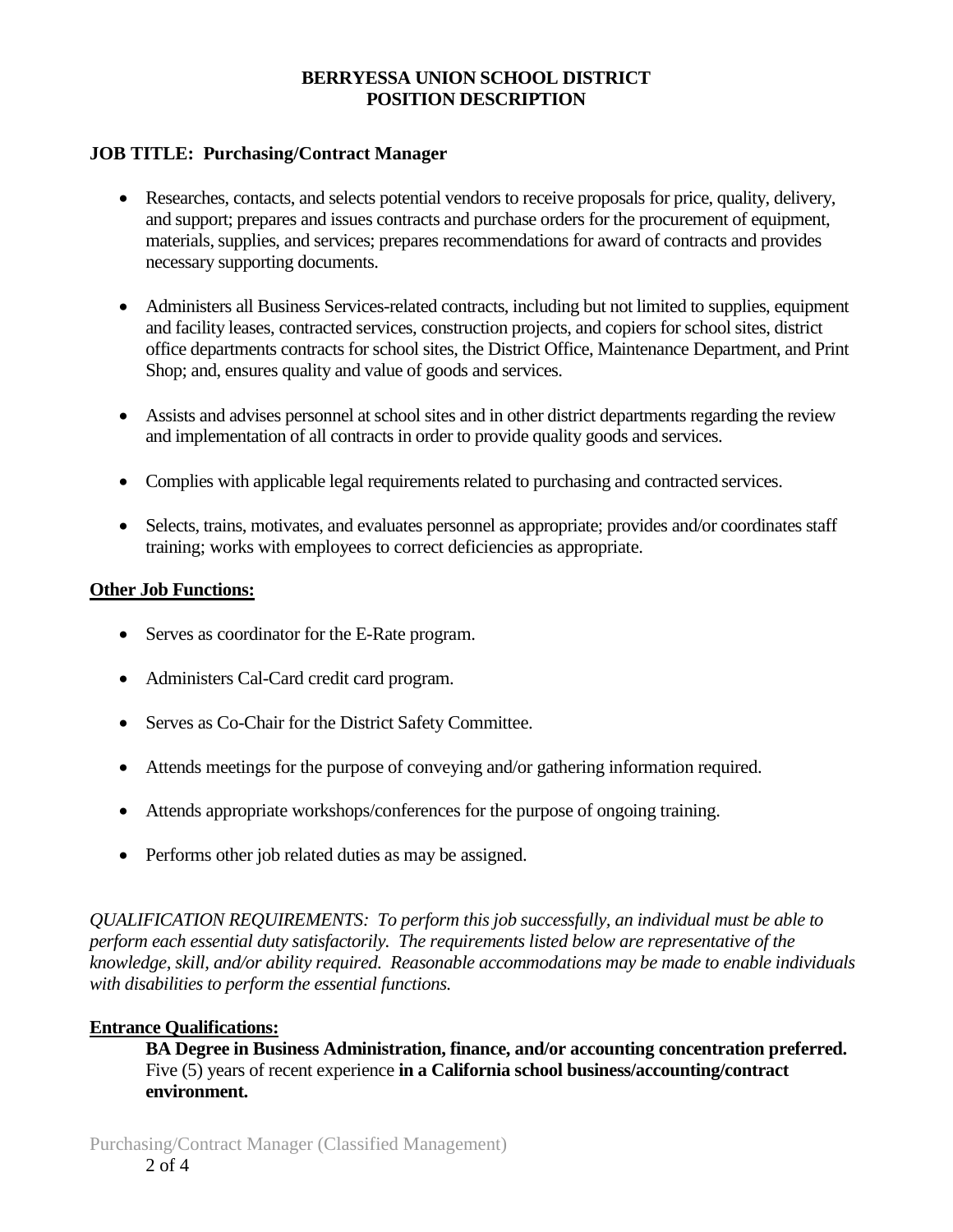# **JOB TITLE: Purchasing/Contract Manager**

#### **Knowledge and Abilities:**

### **Knowledge of:**

- Budget and accounting principles and practices.
- CA Standard Account Code Structure (SACS)
- Purchasing principles and practices related to centralized purchasing operation and inventory control.
- Source of supplies, equipment and services used in a school district.
- Policies, regulations and laws governing purchasing requirements administered by various agencies.
- Methods of purchasing by specifications and competitive bidding.
- Microcomputer operation and various software programs.
- Interpersonal skills including tact, patience and diplomacy.
- Correct usage of English, composition, grammar, spelling and vocabulary.
- Oral and written communication skills.
- District's organization, philosophy, goals and objectives.
- District's collective bargaining agreements.
- Technical, legal, and policy information relevant to the department.

## **Ability to:**

- Plan, organize and manage the District's Purchasing Operations and bond fund.
- Obtain optimal prices for various commodities.
- Prepare bid specifications and secure competitive bids.
- Interpret and apply related laws, rules and regulations affecting purchasing operations.
- Operate variety of office equipment including a computer, calculator, and facsimile.
- Establish and maintain effective and cooperative working relationships with others.
- Communicate effectively both orally and in writing.
- Analyzing situations accurately and adopt an effective course of action.
- Prepare and implement budgets.
- Supervise assigned personnel.
- Organize clear and comprehensive reports.
- Maintain technical records.
- Understand, interpret and apply technical, legal, and district policy to specific situations.
- Effectively meet personnel and the public in situations requiring tact, poise and judgement.
- Keyboard at 55 wpm.
- Dictation at a speed required by management.